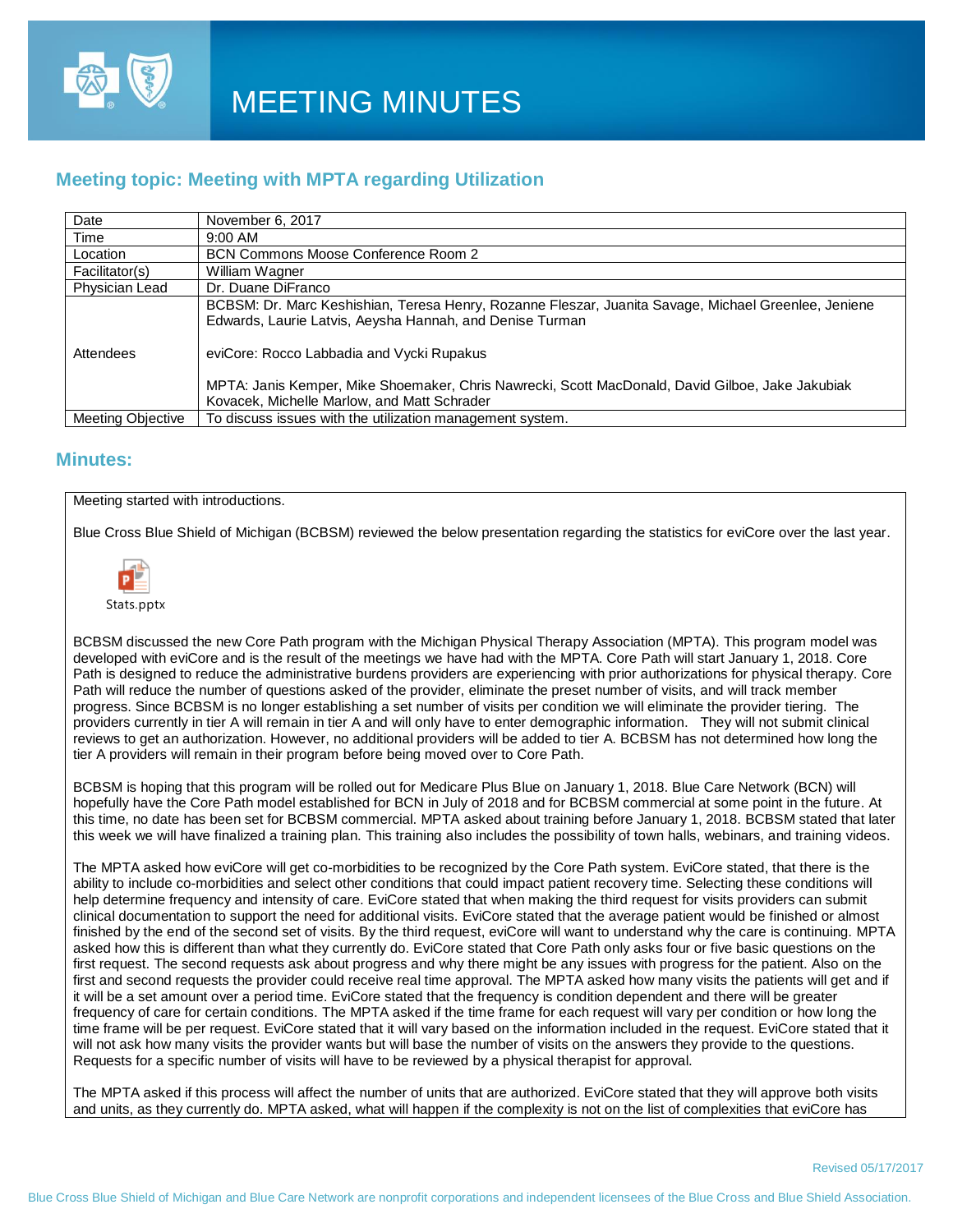

## MEETING MINUTES

listed. EviCore stated that unless something is very bizarre, then the visits will be approved on the first two requests and the third request for visits will require review.

MPTA asked, who will be determining how many visits are appropriate for the patient. EviCore stated that there is a group of physical therapists at eviCore that set policy and make the determination. MPTA asked if eviCore can share the logic being used to determine authorizations. EviCore cannot give out the logic since it is proprietary and providers might answer the questions in a way that would result in more visits. MPTA asked, how many complexities Core Path has and how many diagnoses does it cover. EviCore stated, it is determined by body part and by complexity of care as determined by the question answers.

MPTA would like to know what studies eviCore is basing their authorization decisions on. EviCore stated, that, the information is available on the website and they are open to reviewing new documentation. This information can be submitted to BCBSM or eviCore. EviCore also stated, that Core Path is not yet established for the hand but that is being developed. The MPTA asked, when will it be developed. EviCore stated, they are not sure but will find out and let the MPTA know. The MPTA asked, how will hand authorizations be determined? EviCore stated, that it will be determined by the current process.

MPTA expressed a concern, that their members are being told that their patients would do fine with a home exercise program. The MPTA would like eviCore to include references to why they feel this is necessary. EviCore stated that it currently does not include reference material in its messages, because they are written for the specific patient. So, it makes it difficult to write a complex message for the provider but they will discuss doing this with BCBSM.

MPTA asked for the link to the evidence eviCore uses in its authorization criteria. EviCore stated it would provide the link which is below:

#### <https://www.cms.gov/Regulations-and-Guidance/Guidance/Manuals/downloads/bp102c15.PDF>

MPTA asked what BCBSM means by the grandfathering of the A providers. It means that those providers that are currently tier A providers will submit basic information to get authorization, as they do now. It is being considered that in the future BCBSM will remove the grandfathering and require everyone to follow Core Path. BCBSM also stated that tiering will no longer be a factor in authorizations once the tier A providers are no longer grandfathered.

MPTA asked what happens when there is no way to determine, from the research, how many visits are needed. EviCore stated, that the review is fluid and eviCore is willing to provide more visits if the evidence shows they are needed. EviCore stated, that they will continue the discussions with the MPTA after Core Path is launched.

The MPTA asked, if BCBSM could eliminate the number of units restricted on the authorizations. EviCore stated that there needs to be unit control since that can be abused and raise costs. EviCore will discuss different ways of doing unit restrictions with BCBSM.

The MPTA asked, if BCBSM is still planning on doing audits. BCBSM stated yes, if there is a pattern of misuse or possible fraud, BCBSM can still audit a provider.

MPTA asked, if visits would be approved over a certain period. EviCore stated, that they approve the number of visits, units, and time frame in which the units may be used.

MPTA asked, if the physical therapist should ask for additional visits while the patient still has some visits remaining. EviCore stated yes, they can start the process up to seven days before the patient's last visit.

The MPTA is concerned that the implementation may be too soon and asked if we can do a pilot program. EviCore stated they are doing a trial in a different market and it has been very successful. EviCore and BCBSM will provide extensive training for providers before the implementation. BCBSM stated, they will talk about creating a draft for PTs to use as an example. BCBSM also stated that no technical changes are needed to follow Core Path.

The MPTA requested that BCBSM review how BCBSM looks at value of services. For example, helping patients avoid surgery, medication, or other expensive treatments which cost more than physical therapy care. Also, how physical therapy improves patient satisfaction and patient outcomes. BCBSM agrees conceptually with the MPTA but the challenge is applying it in practice. There is also a risk that all involved must bear for an outcome based program to work, including providers and groups. Not all groups want to take that risk. BCBSM is willing to hear any suggestions the MPTA has regarding creating this program. The MPTA stated, that it is working on this but it is in the early stages.

The MPTA asked about diagnosis codes that are not getting paid, for example TMJ codes that CMS pays. This seemed to have happened since the move to ICD 10 codes. BCBSM asked if the MPTA had claim examples and spoke to the provider consultant. The MPTA stated that they did speak to the provider consultant and they said BCBSM was not going to pay the code. BCBSM stated